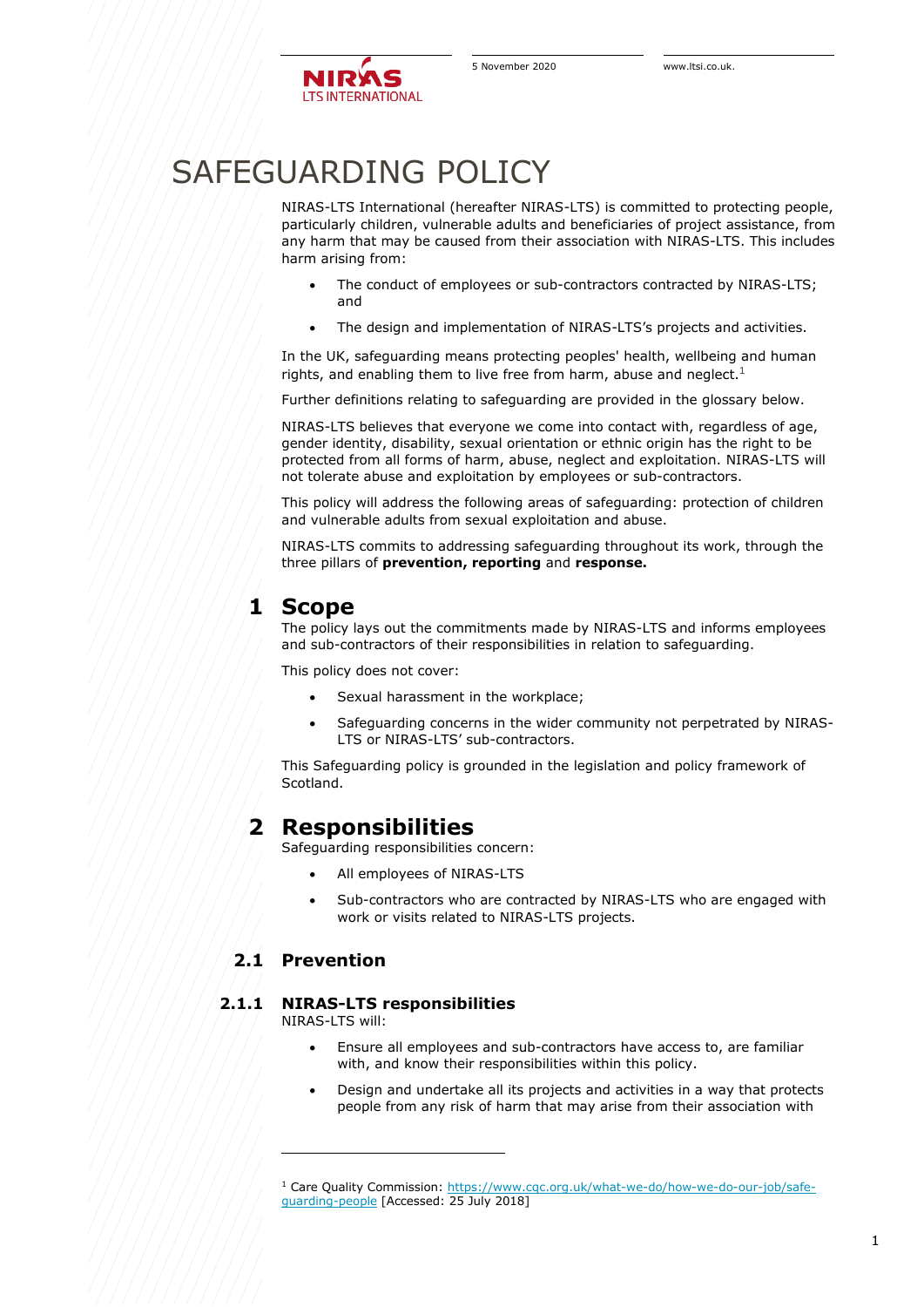

NIRAS-LTS. This includes the way in which information about individuals in our projects is gathered and communicated.

- Implement stringent safeguarding procedures when recruiting (including reference and anti-terrorism checks, and a Disclosure and Barring Service (DBS) check for those working with children or vulnerable adults), managing and deploying employees and sub-contractors.
- Ensure employees receive training on safeguarding appropriate to their role and responsibilities in the organisation.

### **2.1.2 Employee and sub-contractor responsibilities**

Child safeguarding. NIRAS-LTS employees and sub-contractors must not:

- Engage in sexual activity with anyone under the age of 18;
- Sexually abuse or exploit children;
- Subject a child to physical, emotional or psychological abuse, or neglect; or
- Engage in any commercially exploitative activities with children including child labour or trafficking.

Adult safeguarding. NIRAS-LTS employees and sub-contractors must not:

- Sexually abuse or exploit vulnerable adults; or
- Subject a vulnerable adult to physical, emotional or psychological abuse, or neglect.

Protection from sexual exploitation and abuse. NIRAS-LTS employees and subcontractors must not:

- Exchange money, employment, goods or services for sexual activity. This includes any exchange of assistance that is due to beneficiaries of assistance; or
- Engage in any sexual relationships with beneficiaries of assistance, since they are based on inherently unequal power dynamics.

Additionally, NIRAS-LTS employees and sub-contractors are obliged to:

- Contribute to creating and maintaining an environment that prevents safeguarding violations and promotes the implementation of the Safeguarding Policy; and
- Report any concerns or suspicions regarding safeguarding violations by an NIRAS-LTS employee or sub-contractor to the appropriate staff member.

It is NOT the responsibility of those working on behalf of or representing NIRAS-LTS to decide if a safeguarding incident or concern has occurred. It IS our responsibility to mitigate risks and to ACT on any concerns reported to them.

# **3 Principles**

NIRAS-LTS will ensure that safe, appropriate, accessible means of reporting safeguarding concerns are made available to employees and the communities with whom we work.

NIRAS-LTS will accept complaints from employees or external sources such as members of the public, partners and official bodies.

### **3.1 How to report a safeguarding concern**

People who have a complaint or concern relating to safeguarding should report it immediately to their NIRAS-LTS manager or Safeguarding Focal Person in the first instance.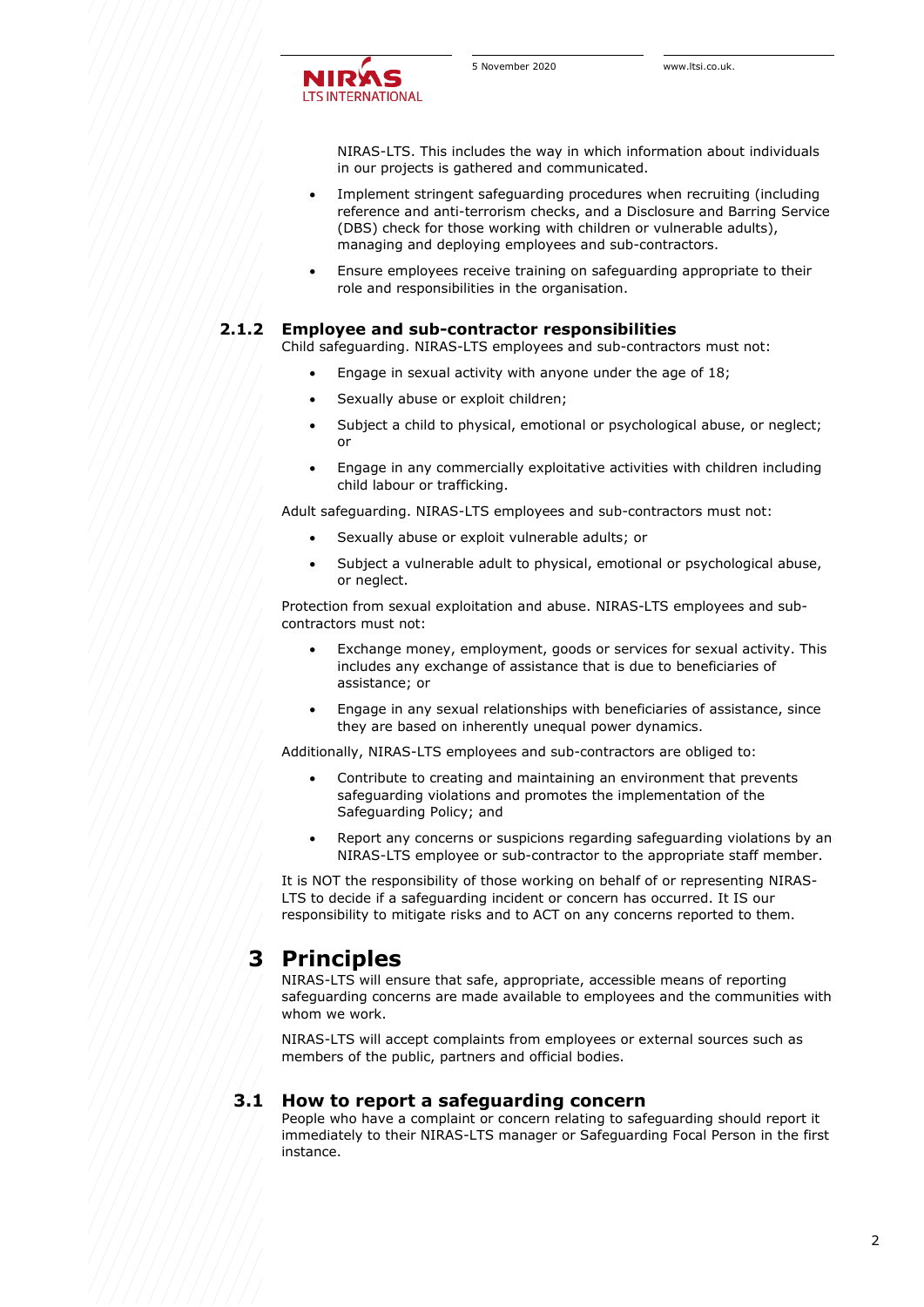

If that person does not take action, you are not satisfied with the action they take, or they are the person committing the act being reported, then you should contact the Safeguarding Focal Person at NIRAS-LTS.

If the Safeguarding Focal Person does not respond, then the the reporting person/ survivor has a right to escalate the report, either up the management line, to the Managing Director, or to an external statutory body.

For more information on reporting processes see Annex 1.

### **3.2 Response**

NIRAS-LTS will follow up safeguarding reports and concerns according to policy and procedure, and legal and statutory obligations.

NIRAS-LTS will apply appropriate disciplinary measures to employees found in breach of policy.

NIRAS-LTS will offer support to those affected, regardless of whether a formal internal response is carried out (such as an internal investigation), in consultation with those affected.

# **3.3 Confidentiality**

It is essential that confidentiality is maintained at all stages of the process when dealing with safeguarding concerns. Information relating to the concern, and subsequent case management, will be shared on a need to know basis only, and will be kept secure at all times.

# **3.4 Definition of Terms used in this Policy**

**Vulnerable adult.** Sometimes also referred to as 'at-risk'. A person who is or may be in need of care by reason of mental or other disability, age or illness; and who is or may be unable to take care of him or herself, or unable to protect him or herself against significant harm or exploitation.

**Beneficiary of assistance.** Someone who directly benefits a project or programme that NIRAS-LTS is supporting or implementing. Note that misuse of power can also apply to the wider community that the NGO serves, and also can include exploitation by giving the perception of being in a position of power.

**Child.** A person below the age of 18.

**Harm.** Psychological, physical and any other infringement of an individual's rights.

**Psychological harm.** Emotional or psychological abuse, including (but not limited to) humiliating and degrading treatment such as bad name calling, constant criticism, belittling, persistent shaming, solitary confinement and isolation.

**Protection from Sexual Exploitation and Abuse (PSEA).** The term used by the humanitarian and development community to refer to the prevention of sexual exploitation and abuse of affected populations by employees or sub-contractors. The term derives from the United Nations Secretary General's Bulletin on Special Measures for Protection from Sexual Exploitation and Abuse (ST/SGB/2003/13)

**Safeguarding.** In this policy, safeguarding means protecting peoples' health, wellbeing and human rights, and enabling them to live free from harm, abuse and neglect. In the development sector, it means protecting people, including children and vulnerable adults, from harm that arises from coming into contact with employees or projects. Safeguarding involves taking all reasonable steps to prevent harm, particularly sexual exploitation, abuse and harassment from occurring; to protect people, especially vulnerable adults and children, from that harm; and to respond appropriately when harm does occur. Safeguarding applies consistently and without exception across projects, contracted partners and employees.

**Safeguarding Focal Person.** Lizzy Whitehead, NIRAS-LTS. Contact +44 (0)131 440 5500. [Lizzy-Whitehead@ltsi.co.uk](mailto:Lizzy-Whitehead@ltsi.co.uk)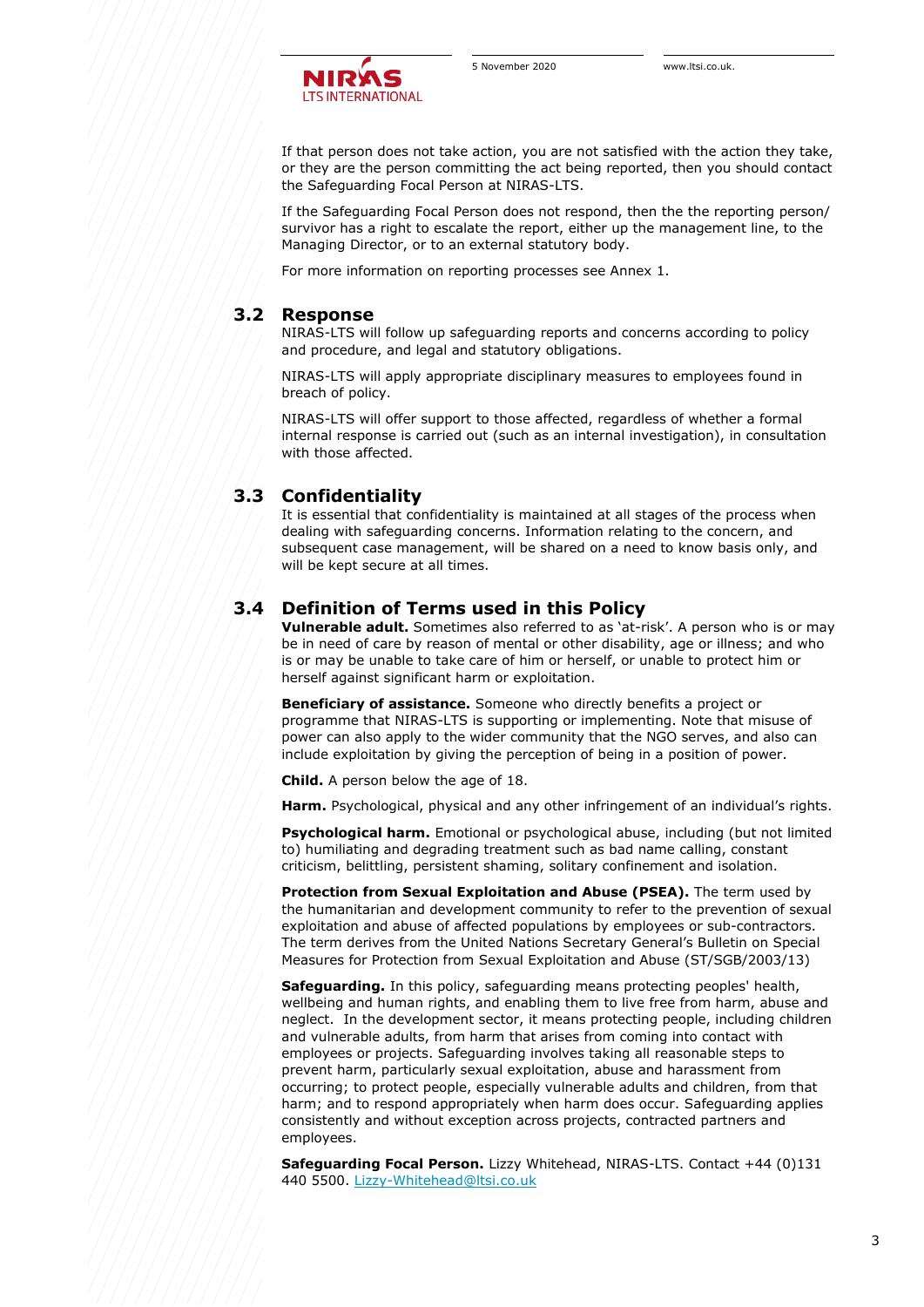

**Sexual abuse.** The actual or threatened physical intrusion of a sexual nature, whether by force or under unequal or coercive conditions.

**Sexual exploitation.** Any actual or attempted abuse of a person in a position of vulnerability, differential power, or trust, for sexual purposes, including, but not limited to, profiting monetarily, socially or politically from the sexual exploitation. This definition incudes human trafficking and modern slavery.

#### **3.4.1 Other information**

Complementary Policies which should be reviewed alongside this policy include:

- Whistleblowing Policy
- Anti-Bullying Policy
- Modern Slavery Policy
- Recruitment Policy
- Staff Handbook

This Policy will be reviewed every 18 months. The next review is due in June 2021. The Safeguarding Focal Point will monitor the use of this policy and ensure NIRAS-LTS employees have access to ongoing training, and are being proactive in creating a safe organisation.

# **4 Process to respond to safeguarding reports**

## **4.1 Report is received**

Reports can reach the organisation through various routes. This may be in a structured format such as a letter, e-mail, text or message on social media. It may also be in the form of informal discussion or rumour. If an employee hears or sees something online or in an informal discussion that they think is a safeguarding concern, they should report this to the Safeguarding Focal Person.

If a safeguarding concern is disclosed directly to a member of staff, the person receiving the report should bear the following in mind:

- Listen,
- Empathise with the person,
- Ask who, when, where, what but not why,
- Repeat / check your understanding of the situation,
- Report to the appropriate staff member (see below).

The person receiving the report should then document the following information, using the **Safeguarding Incident Report Form (QF29)**:

- Name of person making report,
- Name(s) of the person affected by the incident(s) if different from above,
- Name(s) of alleged perpetrator(s),
- Description of incident(s),
- Date(s), time(s) and location(s) of incident.

The person receiving the report should then forward this information to the Safeguarding Focal Person or appropriate staff member **within 24 hours**.

Due to the sensitive nature of safeguarding concerns, confidentiality will be maintained during all stages of the reporting process, and information shared on a limited 'need to know' basis only. This includes senior management who might otherwise be appraised of a serious incident.

If the reporting person / survivor is not satisfied that NIRAS-LTS is appropriately addressing the report, they have a right to escalate the report, either up the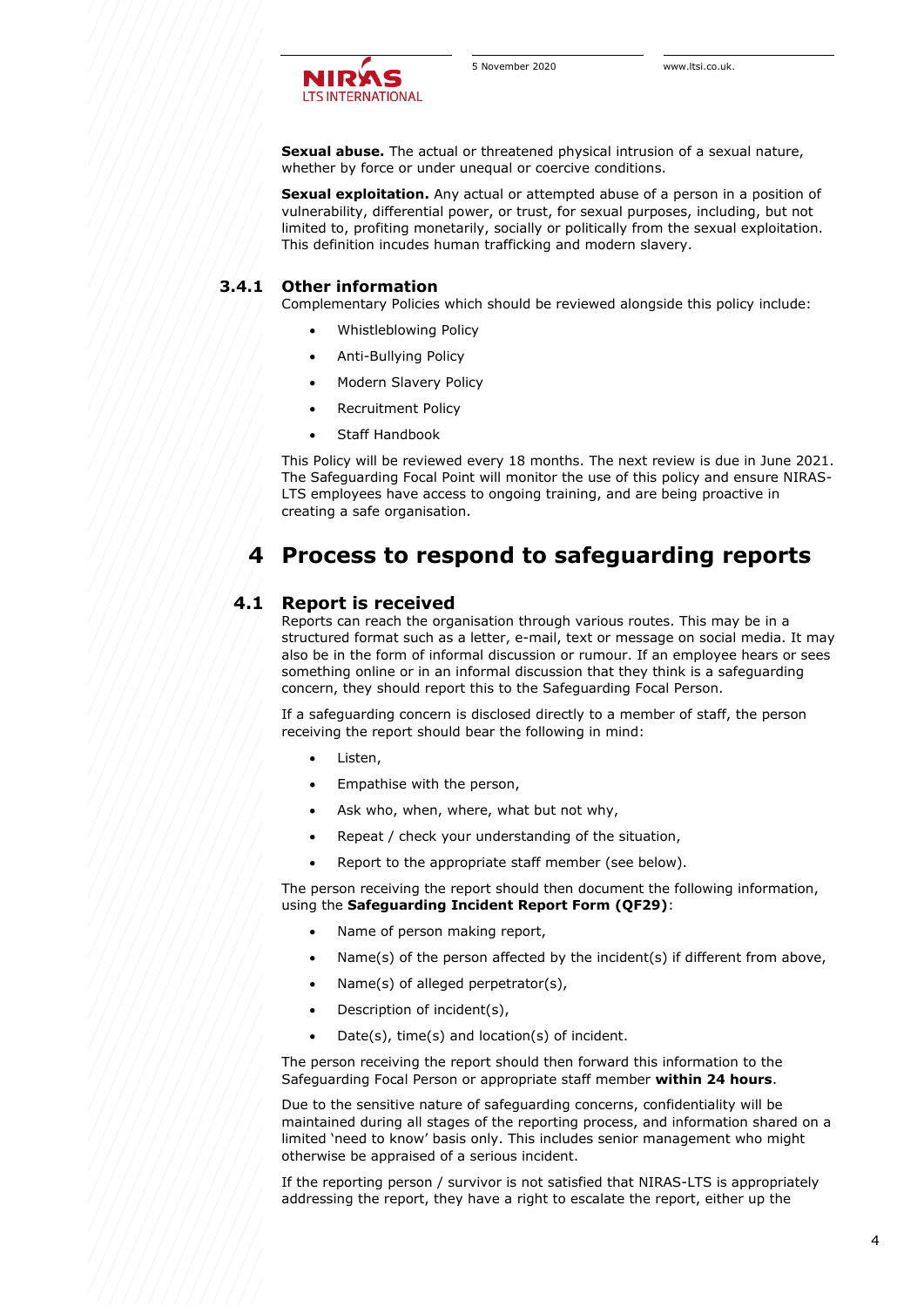

management line, to the Managing Director, or to an external statutory body. The employee will be protected against any negative repercussions as a result of this report.

# **4.2 Assess how to proceed with the report**

The Safeguarding Focal Person may handle this report him- or herself, or may appoint a Decision Maker for handling this report. The first step will be to determine whether it is possible to take this report forward, by considering:

- Does the reported incident(s) represent a breach of safeguarding policy?
- Is there sufficient information to follow up this report?

The Safeguarding Focal Person or Decision Maker will be a senior staff member, not implicated or involved in the case in any way.

If the reported incident does not represent a breach of NIRAS-LTS Safeguarding Policy, but represents a safeguarding risk to others (such as a child safeguarding incident), the report should be referred through the appropriate channels (e.g. local authorities) if it is safe to do so.

If there is insufficient information to follow up the report, and no way to ascertain this information (for example if the person making the report did not leave contact details), the report will be filed in the NIRAS-LTS Personnel folder (restricted access) in case it can be of use in the future and look at any wider lesson learning we can take forward.

**If the report raises any concerns relating to children under the age of 18, NIRAS-LTS will seek expert advice immediately**. If at any point in the process of responding to the report (for example during an investigation) it becomes apparent that anyone involved is a child under the age of 18, the Decision Maker should be immediately informed and should seek expert advice before proceeding.

If the decision is made to take the report forward, NIRAS-LTS will ensure it has the relevant expertise and capacity to manage a safeguarding case. **If NIRAS-LTS does not have this expertise in-house, it will seek immediate assistance**, through external capacity if necessary.

NIRAS-LTS will then clarify what, how and with whom information will be shared relating to this case. Confidentiality should be maintained at all times, and information shared on a need-to-know basis only. NIRAS-LTS will decide which information needs to be shared with which stakeholder – information needs may be different.

### **4.3 Appoint roles and responsibilities for case management**

If the report alleges a serious safeguarding violation, NIRAS-LTS may hold a case conference. This should include:

- The Safeguarding Focal Person and Decision Maker (if appointed);
- Person who received the report (if different from above);
- HR manager.

The case conference should decide the next steps to take, including any protection concerns and support needs for the survivor and other stakeholders (see below).

# **4.4 Provide support to survivor where needed/requested**

NIRAS-LTS will then provide appropriate support to the person affected. This will be provided as a duty of care even if the report has not yet been investigated. Support could include (but is not limited to):

- Psychosocial care or counselling;
- Medical assistance; and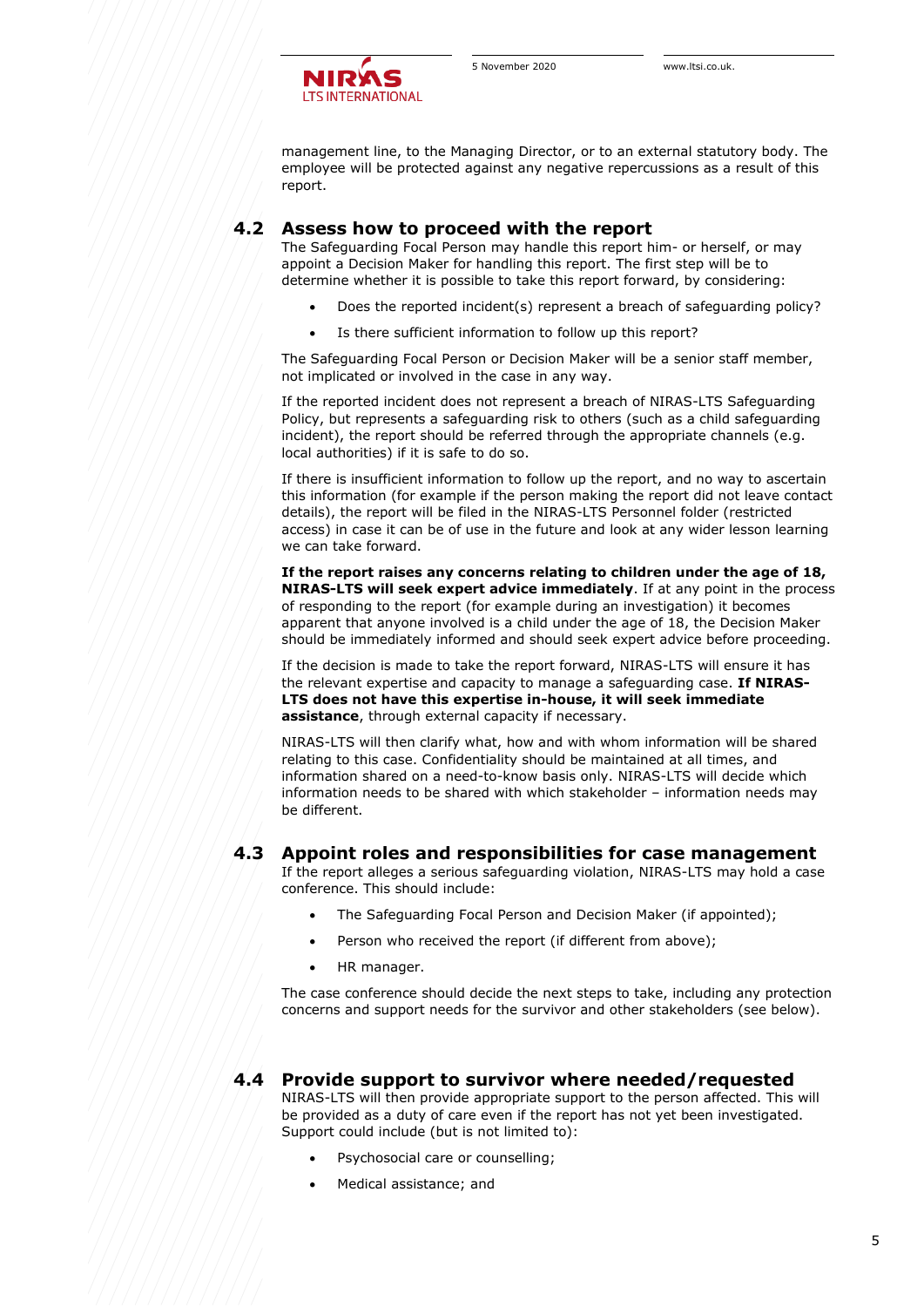

• Protection or security assistance (for example being moved to a safe location).

All decision making on support should be carried out in consultation with the person affected.

# **4.5 Assess any protection or security risks to stakeholders**

For reports relating to serious incidents: the Safeguarding Focal Person or Decision Maker will undertake an immediate risk assessment to determine whether there are any current or potential risks to any stakeholders involved in the case, and develop a mitigation plan if required.

It will then continue to update the risk assessment and plan on a regular basis throughout and after the case as required.

#### **4.6 Decide on next steps**

The Safeguarding Focal Person or Decision Maker decides the next steps. These could be (but are not limited to)

- No further action (for example if there is insufficient information to follow up, or the report refers to incidents outside the organisation's remit);
- Investigation is required to gather further information;
- Immediate disciplinary action if no further information needed; and
- Referral to relevant authorities.

If the report concerns associated personnel (for example contractors, consultants or suppliers), the decision-making process will be different. Although subcontractors are not staff directly employed, we have a duty of care to protect anyone who comes into contact with any aspect of the project from harm. We cannot follow disciplinary processes with individuals outside the organisation, however decisions may be made for example to terminate a contract with a supplier based on the actions of their employees.

### **4.7 Manage investigation if required**

NIRAS-LTS will use external guidelines for investigating safeguarding reports, such as the [CHS Alliance Guidelines for Investigations.](https://www.chsalliance.org/files/files/Investigation-Guidelines-2015_English.pdf)

### **4.8 Make decision on outcome of investigation report**

The Safeguarding Focal Person or Decision Maker will make a decision based on the information provided in the investigation report. Decisions should be made in accordance with existing policies and procedures for staff misconduct.

If at this or any stage in the process criminal activity is suspected, the case should be referred to the relevant authorities *unless this may pose a risk to anyone involved in the case*. In this case, the Safeguarding Focal Person or Decision Maker together with other LTS Directors will need to decide to decide how to proceed. This decision should be made bearing in mind a risk assessment of potential protection risks to all concerned.

# **4.9 Conclude the case**

NIRAS-LTS will document all decisions made resulting from the case clearly and confidentially. Information relating to the case will be stored in the Personnel folder, in accordance with NIRAS-LTS policy and local data protection law.

Anonymised data relating to the case will be included in into Board reports or safeguarding reporting to clients, as appropriate, to ensure lessons are learnt for dealing with future cases.